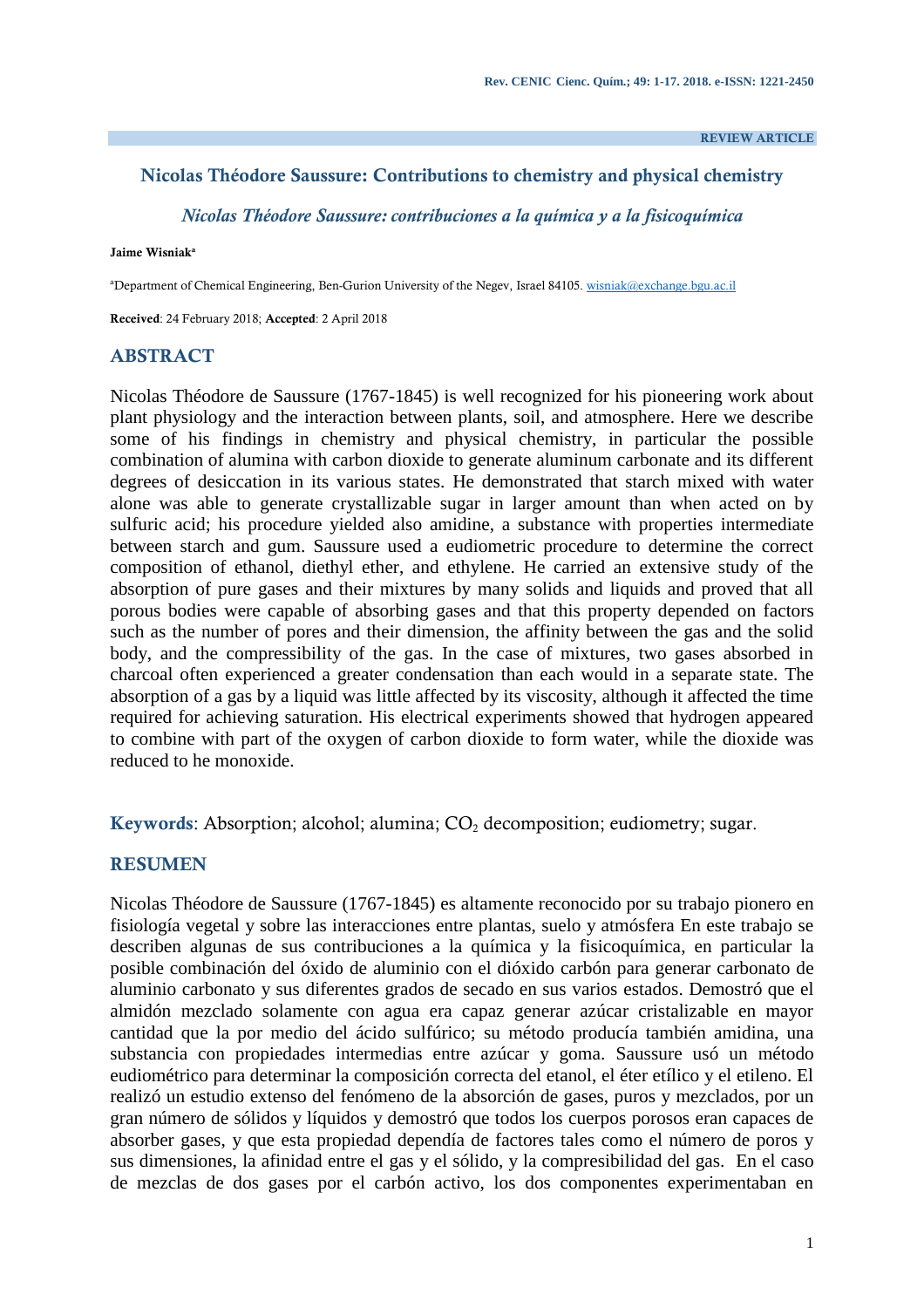muchos casos una mayor condensación de la que ocurría en forma individual. La viscosidad del líquido afectaba muy poco la absorción de un gas, pero influenciaba el tiempo requerido para alcanzar la saturación. Los experimentos eléctricos de Saussure demostraron que el hidrógeno podía combinarse con parte del oxígeno del dióxido de carbón para generar agua, al mismo tiempo que reducía el dióxido a monóxido.

Palabras clave: absorción; alcohol; alúmina; azúcar; descomposición del CO<sub>2</sub>; eudiometría.

## *Life and career*

Most of the available information regarding the life and career of Nicolas Théodore de Saussure comes from a long biography written by Isaac François Macaire-Prinsep (1796- 1869) (Macaire, 1845), (also known as Jean François Macaire-Prinsep), professor of medicinal chemistry at the Académie de Genève, and so does the following material.

Nicolas Théodore de Saussure was born in Geneva on October 14, 1767, the son of Horace Benedict de Saussure (1740-1799) and Albertine Amelie Boissier. His father was a well-known scientist who had made important contributions in the areas of hygrometry, geology, and mineralogy, and was one of the first and most successful Alpine travelers. Théodore's initial education was different from the Geneva youth of his time. Geneva's primary schools had been reorganized according to the ideas of the pastor and reformer Jean Calvin (1509-1564), who believed in disciplined behavior, cleanliness, and promptness. Education was to be based in humanism, have a strong training in the liberal arts, with little or no training in science, geography, history, and the live languages. It was supposed to be almost free for students from all social classes. Horace de Saussure, a graduate of this structure, and a teacher, was deeply unsatisfied with the system and had published two booklets criticizing it and suggesting ways for its reform (Saussure, 1774ab). Therefore, he decided to carry the education of his children at home, a decision, which would affect the future personality and social behavior of his son. Théodore spent most of his youth at the home of his maternal grandmother, hardly in the company of children of his age, and continually under the authority of his father, an eminent scientist, of strong and severe personality (Macaire, 1845).

His father trained him in physics, meteorology, natural history, and experimental chemistry, and helped preparing him for entrance to the Académie de Genève. There he acquired a strong interest in the natural sciences, and became eventually his father's assistant and companion during his many trips into the Alps. The most famous of these were the ascent of Mont Blanc (1787), the expedition to the Col du Géant (1788) and the climbing of Monte Rosa (1789). During these expeditions, Théodore made a large number of measurements and analysis of the composition of the atmosphere, the density of the air, etc. etc., which eventually would reflect in his publications (Macaire, 1845).

The French Revolution created turmoil in Geneva and led many of young people to abandon the country for some time. Théodore moved to England and remained there until the commotion had cooled down. While in England he continued his pioneering research on plant physiology and the interaction between plant, soil, and atmosphere, which he had begun during his expeditions to the Alps. Eventually, the results of these researches would lead to his master publication, *Recherches Chimiques Sur la Végétation*<sup>4</sup> and fame, and put him at the peak of the scientific community. During a short stay at Geneva he married Renée Fabri in 1796. In 1802 he returned to Geneva in 1802 and was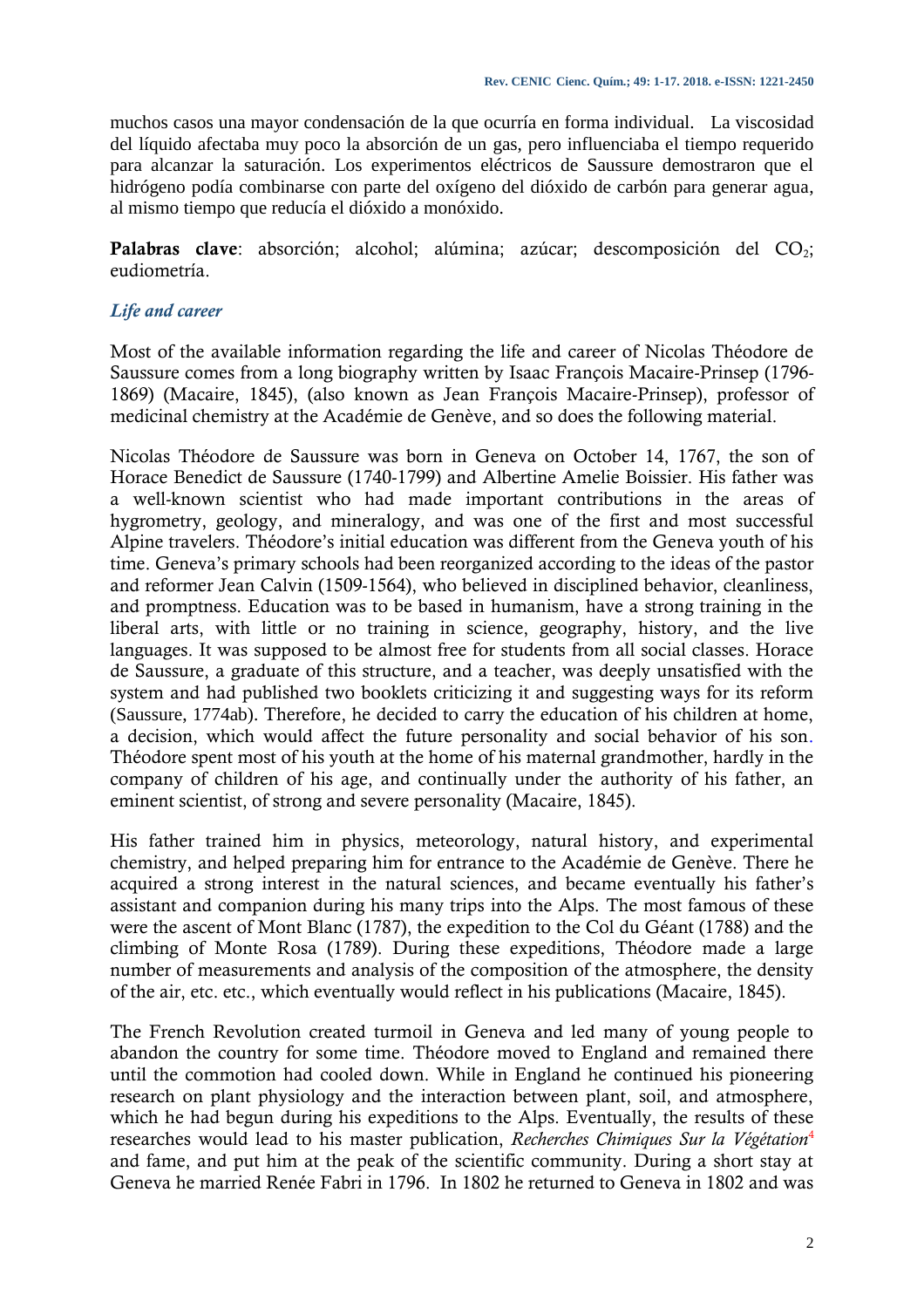appointed honorary professor of mineralogy and geology at the Académie de Genève, a title he held until 1835. Saussure passed on April 18, 1845, in full health and intellect (Macaire, 1845).

Théodore Saussure received many honors for his contributions to science and public life. He was honorary, correspondent, or associate member of the most important European scientific societies, among them, Section d'Agriculture de la Société des Arts (1790), Institut de France (1805), Société Helvétique des Sciences Naturelles (1815), Académies Royales of Naples, Turin, and Munich, Institut des Beaux-Arts et des Sciences of Amsterdam, Sociétés Philomathiques et Linnéenne of Paris, the Wernerian Society of Edinburgh, and the Royal Society of London (1820). He was elected member of the Conseil Représentatif de Genève (1814) and president of the Congres Scientifique de Lyon (1804) (Macaire, 1845).

His research activities about plant physiology included the influence of carbon dioxide and the sun on vegetation (Saussure, 1797, 1800), phosphorus content of seeds (Saussure, 1808), conversion of starch into sugar (Saussure, 1814, 1819), carbon dioxide in the atmosphere (Saussure, 1816ab, 1828), maturation of fruits and flowers (Saussure, 1821, 1822), influence of desiccation on several food grains (Saussure, 1826), formation of sugar during the germination of wheat (Saussure, 1833), germination and fermentation (Saussure, 1833), plant nutrition (Saussure, 1841b), and germination of oil seeds (Saussure, 1841c).

His publications in chemistry and physical chemistry included the carbonation of alumina (Saussure, 1801), the action of electrical sparks on  $CO<sub>2</sub>$  (Saussure, 1802), the composition of alcohol and ether (Saussure, 1807, 1813), the combustion of coals (Saussure 1809), the composition of olefiant gas (ethylene) (Saussure, 1811), absorption of gases by solids and liquids (Saussure, 1812), analysis of inflammable bodies such as the naphtha found in Amiano, and the fractions of the petroleum of Travers (Saussure, 1827ab), the action of HCl and oxygen on several essences and vegetable oils (Saussure, 1820, 1832), eudiometry (Saussure, 1836), the action of fermentation on the oxygen and hydrogen of air (Saussure, 1839), and alcoholic fermentation (Saussure, 1841a).

## *Scientific contribution*

Saussure published near forty papers about his researches in a wide variety of subjects. His findings related to plant physiology have been reported in detail in many sources (i.e. Browne, 1944; Morton, 1981) and will not be discussed here. The following material presents some of his important findings in chemistry and physical chemistry.

## *Carbonation of alumina*

In 1801 Saussure published a paper regarding the possible combination of alumina with  $CO<sub>2</sub>$  and the different degrees of its desiccation (Saussure, 1801). In the opening statements he mentioned that although most combinations of alumina with acids were well known, there were some doubts regarding its union with  $CO<sub>2</sub>$ . For example, Torbern Olof Bergman (1735-1784), Antoine-François Fourcroy (1750-1809), and Jean-Henri Hassenfratz (1755-1827) believed that it was possible to prepare an artificial carbonate, while Friedrich Albrecht Carl Gren (1760-1798) had the opposite opinion. In order to try to clarify the problem Saussure carried on a series of experiments in which he treated a cold solution of aluminum sulfate (Roman alum) with a saturated solution of potassium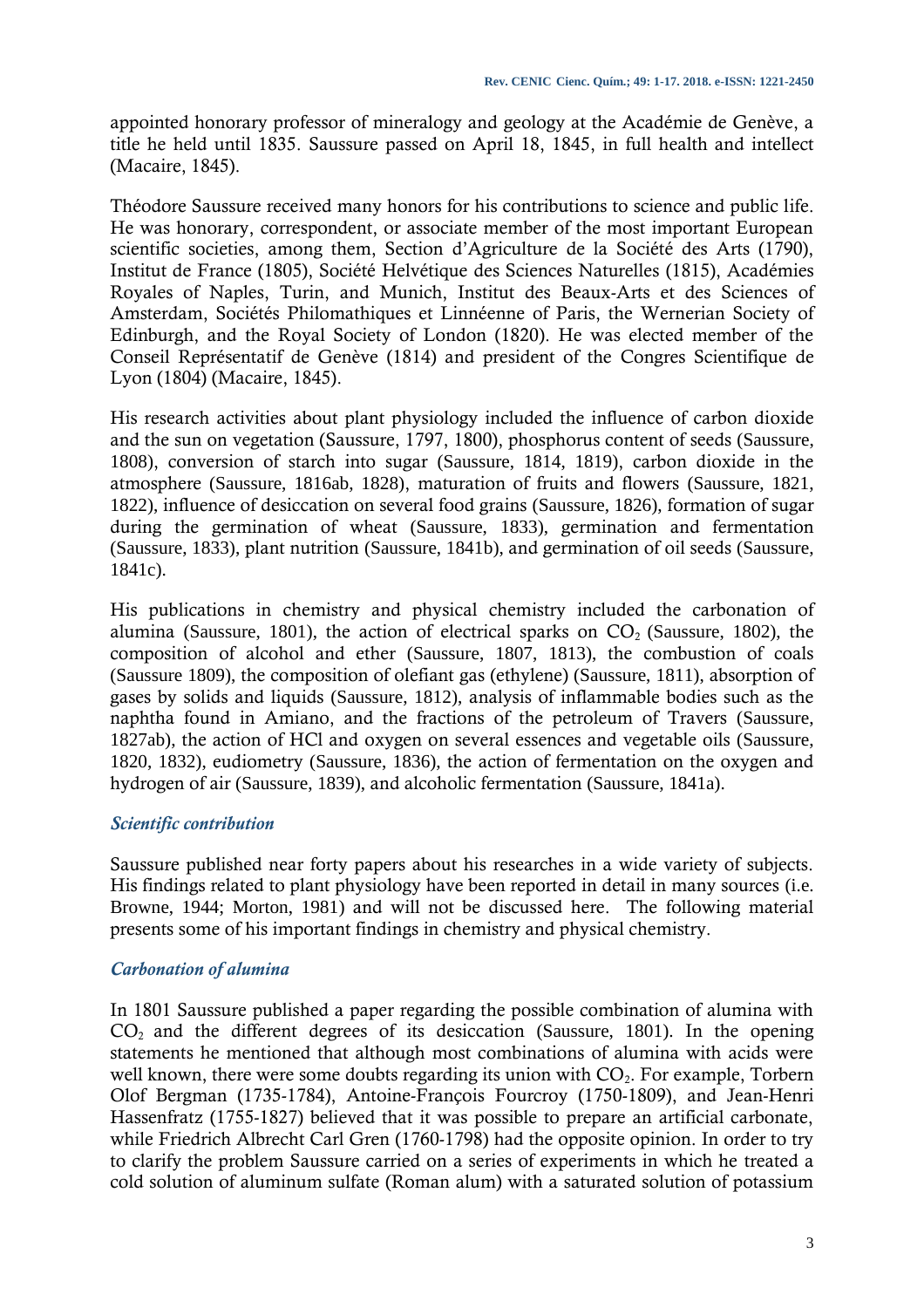carbonate. Little effervescence occurred when the original solution was diluted enough. The precipitated alumina was washed several times with water and then dried at atmospheric temperature. The solid residue, weighing 29% of the original aluminum sulfate, dissolved in nitric acid with a strong effervescence and lost about 7% of its weight as  $CO<sub>2</sub>$ . Similar results were obtained when using sodium carbonate or ammonia carbonate (Saussure, 1801).

Saussure divided the alumina thus prepared into to portions, one, which was pulverized, and the other left in its natural state, and then exposed them to the open air for a period of 18 months. After this period of time he found that the pulverized portion produced no effervescence while the non-pulverized portion produced a sensible one. Saussure thought that the effervescence of the alumina, which he believed to be in the carbonate state, actually arose from the ammonium carbonate present in it. The pulverization procedure had allowed to ammonia to evaporate with ease, while in the second case, it was prevented of doing so because it had no access to free air (Saussure, 1801).

After many experiments with ammonia, reaction with nitric acid, treatment with water saturated with  $CO<sub>2</sub>$ , etc., and inspection of natural carbonates of alumina such as clay of Cologne and clay of Hales (so called because it was found the first time in the garden of the college of Hales), Saussure concluded as follows: (a) alumina did not form with  $CO<sub>2</sub>$  a solid aluminum carbonate, or at least no one had been unable so far of doing so, (b) the substance considered as an artificial solid aluminum carbonate was actually the product of the combination of a alumina with alkali and  $CO<sub>2</sub>$ , (c) alumina seemed unable to combine with  $CO<sub>2</sub>$ , except in the case that the latter was dissolved in water. When this earth was precipitated from the solution by evaporation of the  $CO<sub>2</sub>$ , it was not in the state of carbonate, (d) natural clays, assumed by some to be aluminum carbonate, did not seem to be in that state, and (e) precipitation of a solution of Hale's clay in nitric acid, with an excess of ammonium carbonate, left in solution with ammonium carbonate, a substance or combination that deserved further examination (Saussure, 1801).

The second part of the paper was devoted to an examination of the different degrees of desiccation of pure alumina in its different states. Saussure mentioned again his finding that alumina precipitated by ammonia or ammonium carbonate, appeared in two different forms, according to the quantity of water used to dissolve it, although the dried precipitates had the same weight. When the amount of water used did not exceed what was necessary for dissolving the aluminum salt (alum), the dried precipitate was a light white earth, friable, extremely spongy, and sticking to the tongue, which Saussure named *spongy alumina*. If the alum was dissolved in a very large quantity of water, the dry precipitate was transparent, yellow, brittle, cracking in the heat of the hand like rolls of sulfur, with a smooth conchoidal fracture, without appearing like an earth, not adhering to the tongue, and not again miscible with water. Its volume was about 10 to 12% of that of the same weight of spongy alumina and resembled gum Arabic or dried jelly (Saussure named it *gelatinous alumina*). Although both precipitates had the same weight and contained the same amount of water, spongy alumina released all its water (58% of the total weight) when heated to incandescence (a temperature lower than that of melting silver), while gelatinous alumina required a degree of heat larger than the one that could be achieved with the available furnaces. It lost 43% of its weight at incandescence and  $48.42\%$  when reaching  $130^{\circ}$  of the Wedgwood pyrometer (a temperature high enough to melt iron; Josiah Wedgwood (1730-1795) invented this pyrometer in 1782 and used it to measure the temperature in his kilns. It is based on the contraction of a block of dry clay when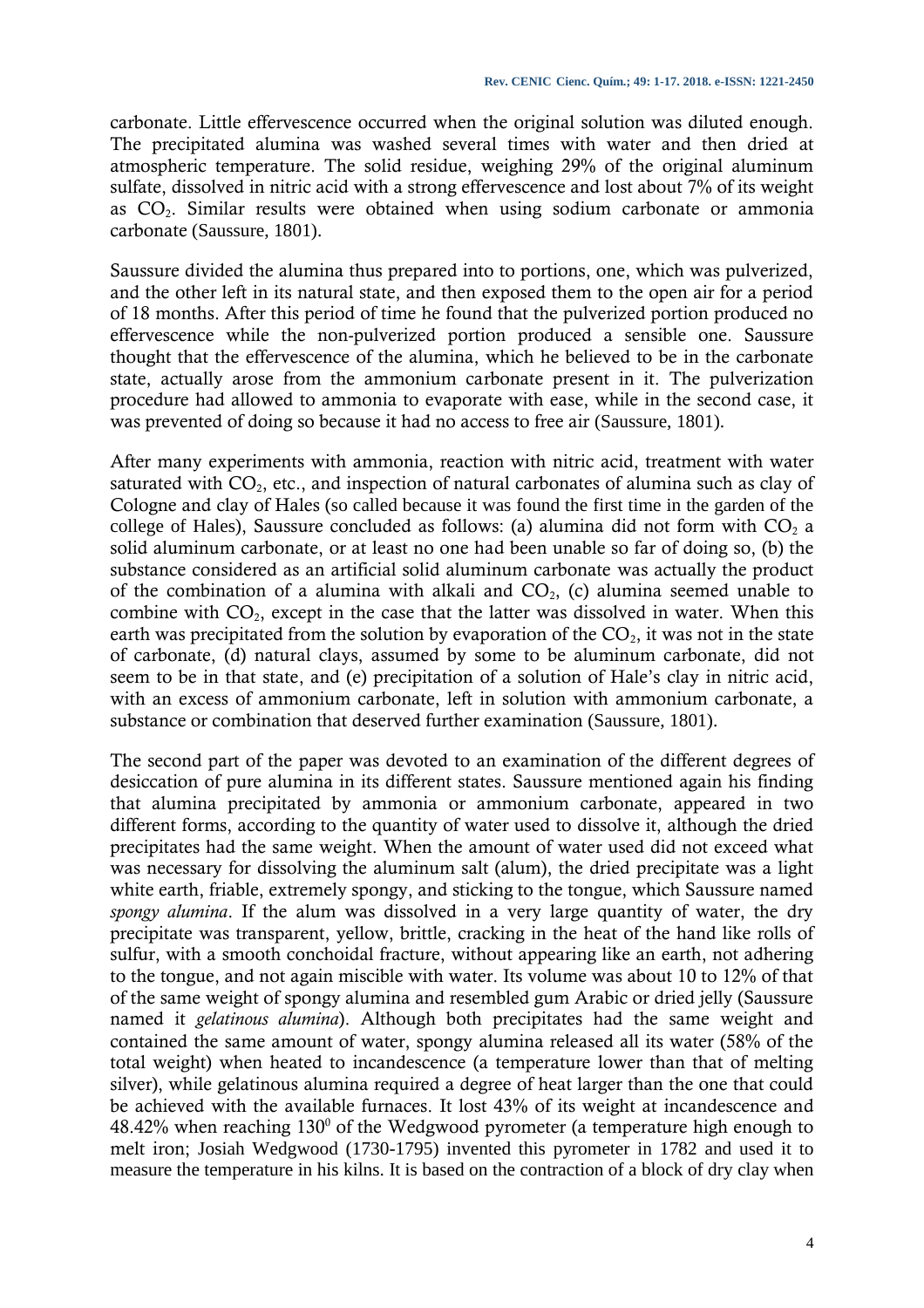heated to high temperatures caused by changes that take place in the chemical nature of its component) (Saussure is assuming that the weight loss is caused only by water evaporation) (Saussure, 1801). Saussure used this phenomenon to suggest using the loss of weight of gelatinous alumina to determine the temperature inside a furnace, and provided the following correlating table:

| $Temp/{}^{\circ}F$ | Wedgwood  | % Water    |
|--------------------|-----------|------------|
|                    | pyrometer | evaporated |
|                    |           | 12.2       |
| 144                | .         | 19         |
| 157                | $\cdots$  | 23.7       |
| 369                | $\cdots$  | 27.2       |
| 482                | .         | 42.3       |
|                    |           | 45         |
|                    |           | 46         |
|                    |           | 47.5       |
|                    |           | 48.25      |
|                    |           | 48.25      |

# **Table 1: Reading of the Wedgwood pyrometer against water evaporated**

Saussure clarified that although the contraction of clay at the lower temperatures was probably due to the loss of water, at higher temperatures it was probably caused by new combinations or modifications experienced by the earthy elements of the clay. This assumption was supported by the fact that the decrease in weight from 13 degrees of Wedgwood to the highest value was very small, while the contraction in the bulk of the clay, was more than 25% of its bulk (Saussure, 1801).

## *Starch and sugar*

In his first paper on the subject (Saussure, 1814), (Kirchhoff, 1811) Saussure stated that Gottlieb Sigismund Kirchhoff's (1770-1833) process for converting starch into sugar by boiling in dilute sulfuric acid had been frequently repeated by chemists, but no one had elucidated the changes in composition that starch underwent during the reaction. For this reason, he decided to investigate first the weight of the sugar formed from a given weight of starch. His results indicated that 100 parts of starch formed 110.4 parts of sugar. Since in this process the starch increased its weight without combining with any sulfuric acid or gas, or without releasing any gas, it was necessary to accept that the change in weight was due only and only to the fixation of water, that is, starch sugar was nothing else than a combination of starch with water in the solid state. Consequently, the acid role was only to promote the fluidity of the aqueous solution of the start, and thereby facilitate its combination with water (Saussure, 1801).

In order to justify his assumptions, Saussure went on to determine the ultimate analysis of starch and starch sugar, by burning the dried products with oxygen. His results indicated that starch contained (ash-free basis) 45.39% weight of carbon, 48.31% of oxygen, and 5.90 of hydrogen (or 50.48% water and 3.76% oxygen in excess), while starch sugar contained 37.29% carbon, 55.87% oxygen, and 6.84% hydrogen (or 58.44%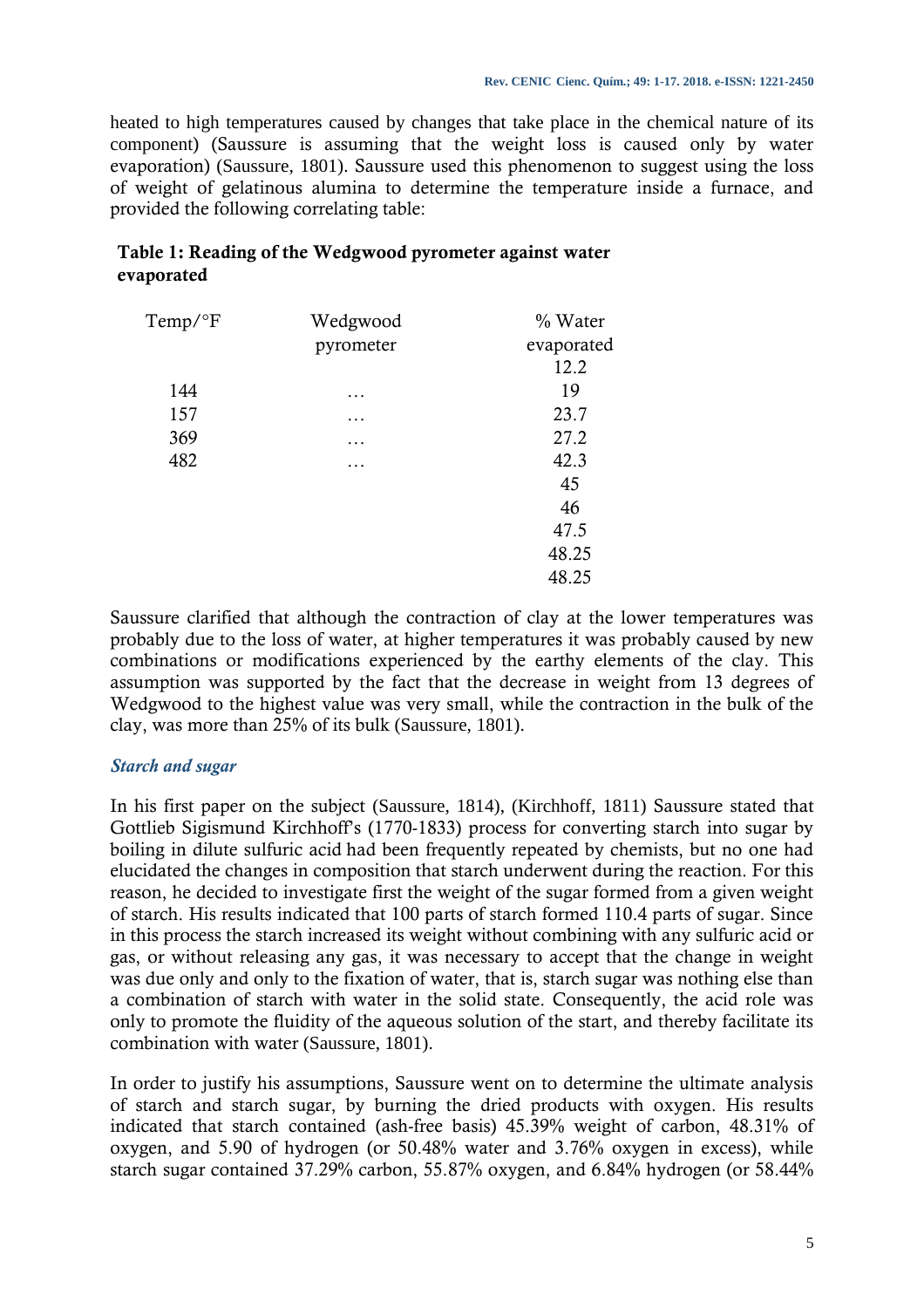water and 4.26% oxygen in excess). Comparison of both compositions showed clearly that the only difference between sugar and starch was that the former contained a larger proportion of water (Saussure, 1801).

The change of farinaceous substances into sugar, by making seeds grow to a certain extent, (as in the process of malting barley), and by the fermentation of these substances, especially if mixed with saccharine matter (in the process for obtaining ardent spirit or brandy from grain) had been known for some centuries past, but severa1 new modes of producing sugar had been discovered within the last twenty years; and some improvements of these new modes were the subject of Saussure's next paper (Saussure, 1819).

Kirchhoff's experiments on producing sugar from a mixture of starch and gluten with sulfuric acid were well known (Kirchhoff, 1811), but Saussure proved now that starch mixed with water *alone* was able to generate crystallizable sugar in a larger amount than when acted on by sulfuric acid. In addition to sugar, his procedure yielded gum and a material intermediate between gum and starch. He mixed twenty parts of wheat starch powder with twelve times its weight in boiling water, and left the paste to digest in an open vessel during two years, in a place where the temperature in summer was not higher than  $22.5^{\circ}$ C. In this space of time, the mixture became a grey liquid odorless paste, covered by humidity, and no longer fit for the purposes of starch jelly. It remained so even after dilution filtration, without becoming acid or alkaline. The pasty matter was then digested for twenty-four hours with about an equal weight of cold water (equivalent to twenty times the weight of the starch used in its dry powdery state), and afterwards filtrated and washed with fresh water. The filtrated liquid, transparent and of a pale yellow color, was evaporated to dryness, leaving an extract weighing about 47% of the original dry starch. This extract was first mixed with an equal weight of water, and then with ten times its weight of spirit of wine of  $35^{\circ}$  Baumé (density 0.848). The sugar dissolved leaving a gummy residue, which was washed several times with alcohol. The washed residue was dried and found to weigh 1/10th of the initial dry starch. The recovered crystallized sugar amounted to about 37/100 or one-third of the dry starchpowder employed, and had the same properties as the sugar produced from starch by sulfuric acid, according to Kirchhoff's method (Saussure, 1819).

The residue remaining after separation of the sugar and the gummy matter was washed repeatedly with boiling water. After cooling and filtration, the liquid phase was evaporated to dryness leaving a substance with intermediate properties between starch and gum, which Saussure named *amidine*. Amidine was soluble in water and found to retain the power of coloring blue the solution of iodine. The solid retained in the filter paper corresponded to 1/6th of the original starch. It contained a brown coloring material, soluble in alcohol, and amounting to about 3/1000 of the original starch. A ligneous matter was also obtained from the residue of the dissolution of starch in sulfuric acid diluted, which Saussure named *ligneux amilacé* (starchy lignin). Repetition of the above experiments using potato starch or a vessel sealed with mercury indicated that atmospheric oxygen had little effect on the reaction, for the products were the same. The volume of the air was unchanged; an equal volume of  $CO<sub>2</sub>$  had replaced the oxygen consumed (Saussure, 1819).

A material balance of the reaction carried on in the presence or absence or air gave the following results: (a) 100 parts of wheat starch, dried at  $22.5^{\circ}$ C and left to spontaneous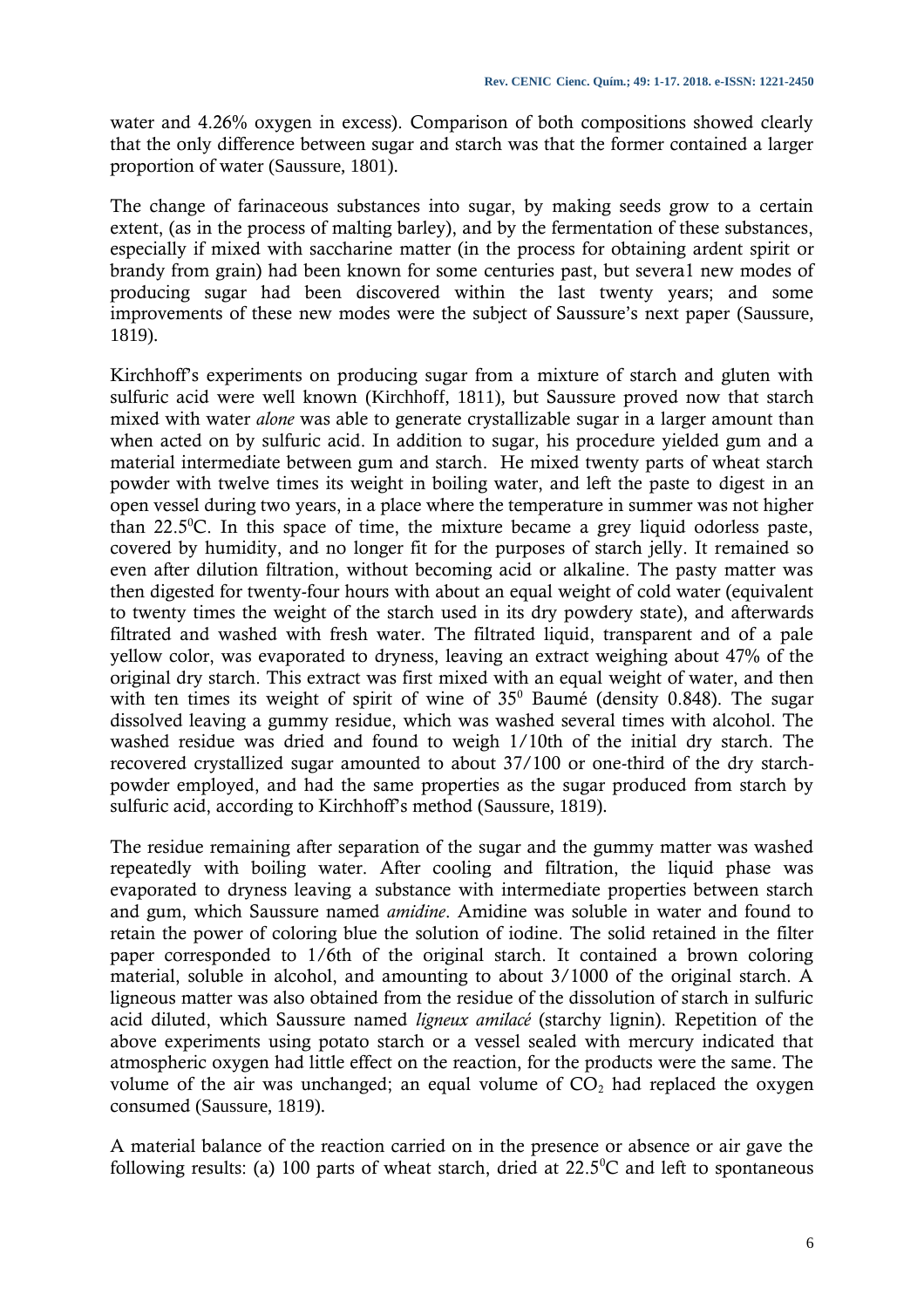fermentation in water during thirty-eight days excluded from air, yielded 47.4% sugar, 23% gummy matter, 8.9% amidine, 10.3% starchy lignin, 4% un-decomposed starch, and a negligible amount of lignin and charcoal (for a total of 93.6%); (b) one hundred parts of dried wheat-starch, fermented with water and exposed to the atmosphere, furnished: 49.7% sugar, 9.7% gum, 5.2% amidine, 9.2% starchy lignin, 0.3% lignin and charcoal, and 3.8% undecomposed starch (for a total of 77.9%) (Saussure, 1819).

Saussure concluded that starch left to decompose spontaneously at a temperature between 20<sup>0</sup> to 25<sup>0</sup>C, in the presence or absence of oxygen, (a) produced sugar very similar to the one obtained by the action of diluted sulfuric acid at a higher temperature, gum, amidine, and starchy lignin; (b) air had no influence in the formation of sugar, and (c) that in contact with air the starch produced more water from oxygen and hydrogen than the starch when excluded from the air; in this circumstance, so far from producing water, it appeared that a small quantity of water was appropriated from the elements of the mixture (Saussure, 1819).

Saussure ended his paper with a description of the properties of the gum, amidine, and starchy lignin. The gum was completely soluble in water and insoluble in alcohol. The aqueous solution was no precipitated by lead acetates, an infusion of nutgalls, or of iodine. Amidine appeared to be a modified starch; insoluble in alcohol and slightly soluble in cold water, the solution was coagulated into a white paste by lead sub-acetate, but not by lead acetate. It was copiously precipitated by barytes water; but not by limewater, or an infusion of nutgalls. It dissolved in an aqueous solution of potash, and acids and alcohol precipitated it from this solution. The starchy lignin had the luster of jet, was highly combustible, and gave a blue color to the aqueous solution of iodine. This last property, together with its solubility in weak alkaline lye, distinguished it from common lignin (Saussure, 1819).

## *Composition of ethanol and diethyl ether*

According to Saussure, the proper method for determining the proportions of the ultimate elements of vegetables was yet very uncertain. The theory of fermentation could be developed only by an analysis of its products and among this alcohol would certainly have a central place. The change experienced by alcohol during its transformation into ether was the subject of contradicting opinions; some believed that ether contained more oxygen and less carbon than alcohol, other embraced he opposite opinion. Some had analyzed the residue left by the alcohol and sulfuric acid after the separation of the ether, others had analyzed both the alcohol and the ether and deduced from their differences the changes they had underwent (Saussure, 1807).

Saussure decided to use the second procedure to try to answer the question. He decided to oxidize each of the two components with oxygen into  $CO<sub>2</sub>$  and water, and estimate from the known composition of the latter, the quantities of carbon, oxygen, and hydrogen present in each. Thus, he measured the volume of oxygen caused to disappear by burning a given weight of alcohol and of ether, and measured the volume of  $CO<sub>2</sub>$ produced at the same time. He based his calculations assuming that (a) 100 parts of water contained 88 parts of oxygen and 12 of hydrogen, (b) two parts of hydrogen saturated one of oxygen to form water, (c)  $1000 \text{ cm}^3$  of dry hydrogen at 28 inHg and  $54.5^{\circ}F$ weighed 34.303 g, (d) at the same conditions,  $100 \text{ cm}^3$  of oxygen saturated with water, weighed 512.37 g, (e) under the same conditions, 1000 cm<sup>3</sup> of  $CO_2$  weighed 693.71 g, (f)  $CO<sub>2</sub>$  contained its own bulk of oxygen (that is, one mole per mole), and (g) at the same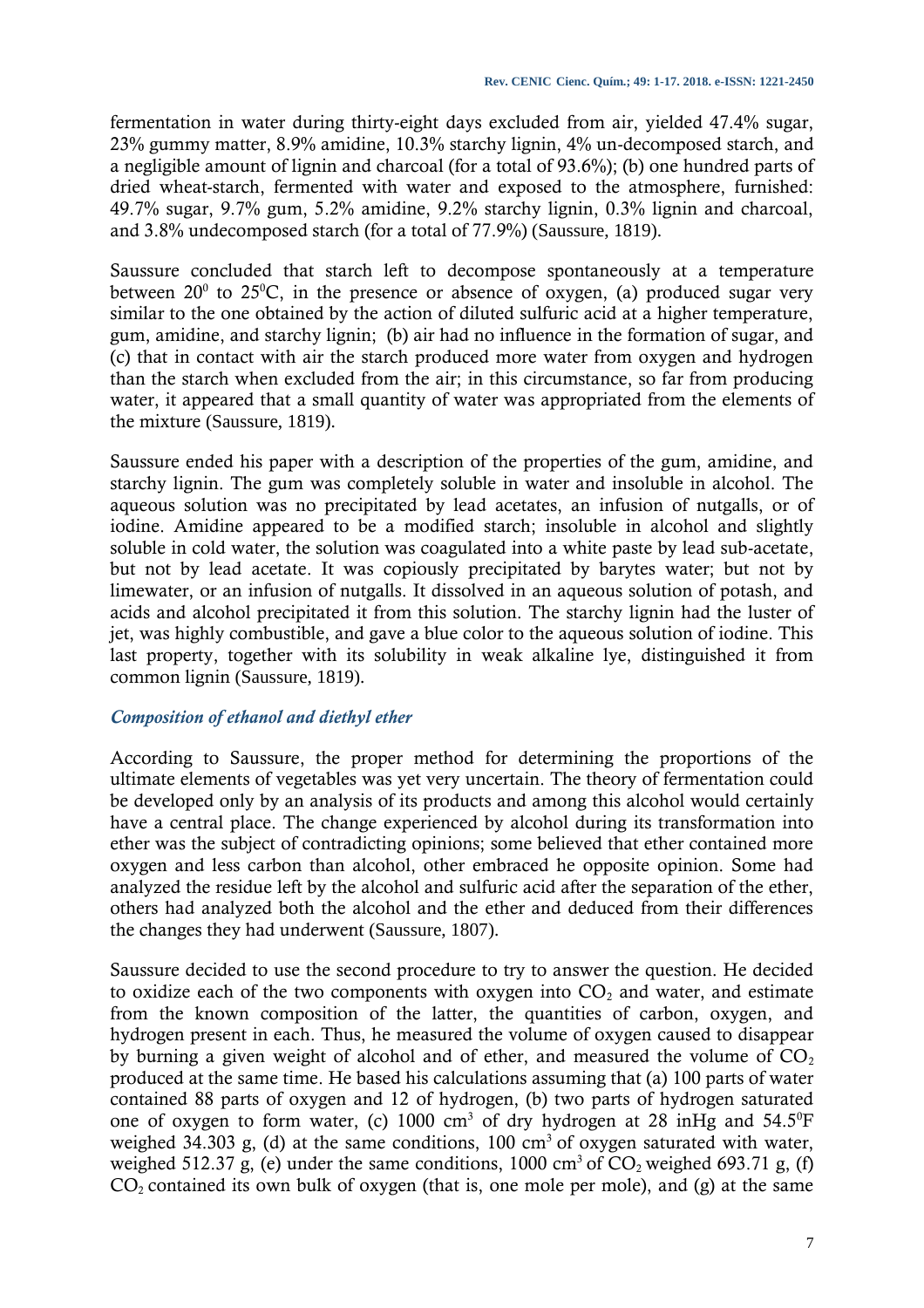conditions, 100 parts by weight of  $CO<sub>2</sub>$  contained 26 parts of oxygen, neglecting fractions (Saussure, 1807).

The alcohol was oxidized by three procedures: burning it by means of a lamp under a receiver filled with a mixture of oxygen and common air, by detonation of alcohol vapor mixed with oxygen, in a Volta eudiometer; and by decomposing the alcohol in a red-hot tube of porcelain. After proper calculations, the average results of three runs made using the first procedure gave as the elemental composition of alcohol, 36.89% carbon, 15.814% oxygen, and 47.296% hydrogen, which compared very well with those reported by Lavoisier (36.97% carbon, 15.87% oxygen, and 47.16% carbon). Saussure remarked that alcohol, burning in a lamp under a closed receiver, diffused a vapor that smells like alcohol, suggesting that the combustion was incomplete. For this reason, he repeated the process, this time detonating a mixture of alcohol vapor and oxygen by means an electric spark produced in a Volta eudiometer. The results indicated that the elemental composition of alcohol was 48.82% carbon, 15.82% hydrogen, and 41.36% oxygen. Saussure believed that the latter analysis was more accurate than the previous one, based on a slow combustion (Saussure, 1807).

The following section of the memoir was devoted to the decomposition of alcohol in a red-hot porcelain tube. Although several scientists had already reported that the product consisted of a mixture of water, carbon, oxycarburatted hydrogen gas (a mixture of CO,  $CO<sub>2</sub>$ , and H<sub>2</sub>), and a crystallized volatile oil, none had reported the number and proportion of the elements of alcohol. Saussure carried the process in a red-hot porcelain tube, eight inches long; connected first with a glass worm surrounded by cold water, and thence a small globular receiver, which retained the liquid products and allowed the gaseous products to pass into a pneumatic trough. The alcohol vapor was generated in a retort maintained at 50<sup>°</sup> to 62 <sup>°</sup>C and the process maintained for about twenty hours, to assure the total decomposition of the alcohol. An initial charge of 2183 grains of pure alcohol, yielded 4.25 grains of charcoal deposited in the porcelain tube, 4 grains of a paste formed of a crystallized oil and a very thick brown oil, deposited in the glass worm, 193.50 grains of colorless mixture of alcohol and water, collected in the receiver, and 1786.61 grains of oxycarburatted gas, for a total of 1988.36 grains. The remaining 192.14 grains corresponded to fumes released, consisting mainly of water. The crystalline deposit appeared as thin and transparent white scales, very soluble in alcohol, and having a strong smell of benzoin (Saussure, 1807).

An overall analysis of the materials indicated that the original alcohol contained 43.65% carbon, 37.85% oxygen, 14.94% hydrogen, 3.52 nitrogen, and 0.04% ashes. According to Saussure, these results were very similar to the ones he obtained by detonation of alcohol vapor in the eudiometer, setting aside the nitrogen, which he could not calculate in that process, and which remained mixed with the water as ammonia. Subtracting this nitrogen from the table gave an even better agreement between the two analyses (Saussure, 1807).

The next section of the memoir described the preparation of ether by reacting sulfuric acid with alcohol, and its analysis by detonation in a eudiometer and by decomposition in a red- hot porcelain tube. Detonation of the ether and analysis of the products indicated that it was composed of 58.2% carbon, 22.14% hydrogen, and 19.66% oxygen. Although this experiments showed correctly that ether contained much more carbon and hydrogen, but much less oxygen than alcohol, Saussure indicated that his results were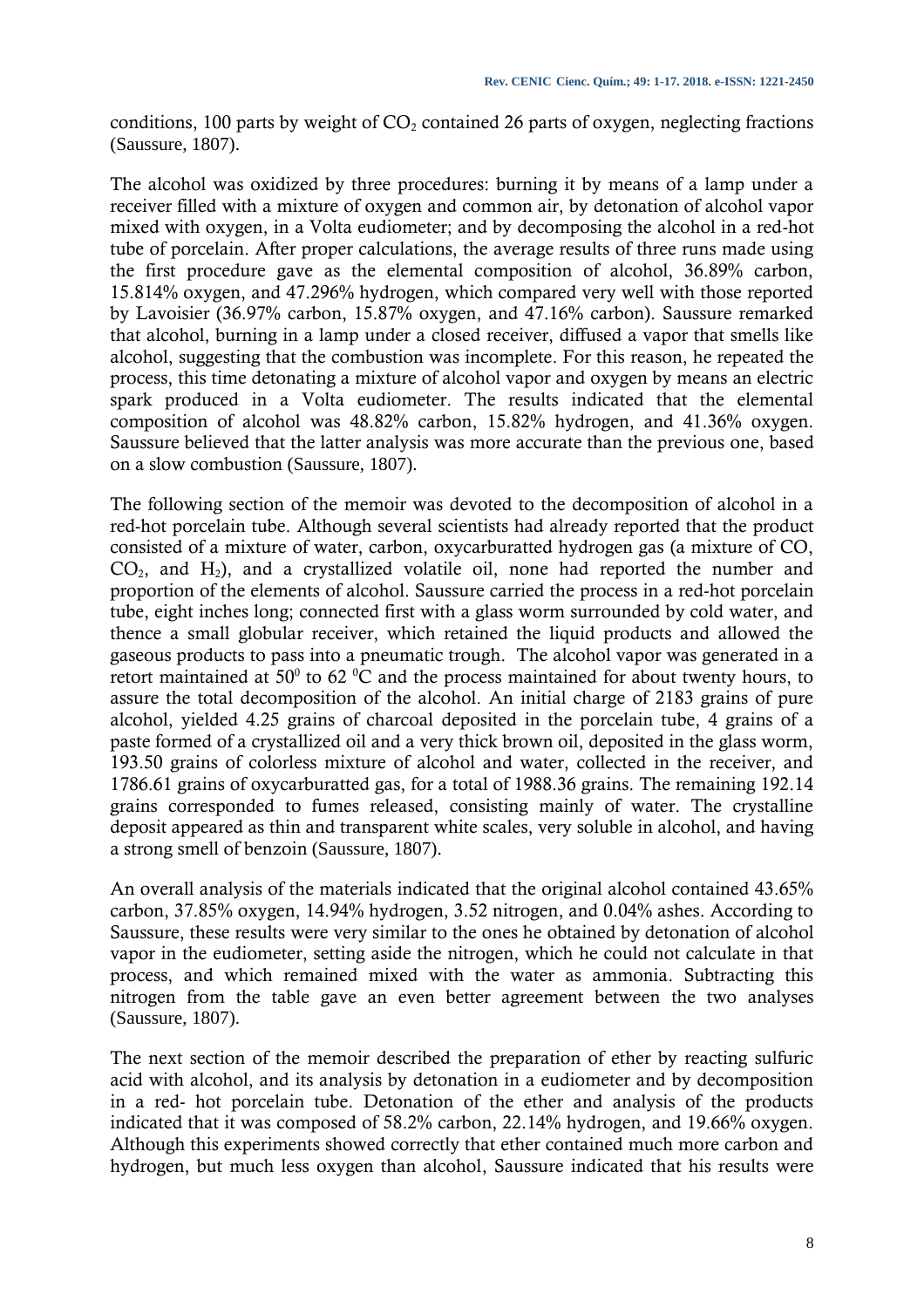mere approximations and contained only the rudiments of further experimentation (Saussure, 1807).

Six years later, Saussure published another paper where he described the results of additional experimentation to determine the elemental composition of alcohol and ether, this time using an improved eudiometric method and some corrections in the data from which his analysis were calculated. He now took the standard density of dry air and dry  $CO<sub>2</sub>$  as 1.293 and 0.5378 g/dm<sup>3</sup>, respectively (at 0°C and 29.992 inHg), that 100 parts by weight of  $CO<sub>2</sub>$  contained 72.63 of oxygen and 27.37 of carbon, and 100 parts of water contained 88.3 of oxygen and 11.7 of hydrogen. He carried on, once again, the analysis of alcohol by decomposing it in a red-hot porcelain tube. This time, an initial charge of 81.37 g (1256.7 grains) of alcohol, containing 70.14 g of alcohol and 11.23 g of water, yielded 0.05 g of charcoal deposited in the porcelain tube, 0.41 g of a mixture of volatile crystals and an essential brown oil smelling like benzoin, deposited in the glass worm, 17.24 g of colorless mixture of alcohol and water, collected in the receiver, and 60.25 g of moisture saturated oxycarburatted hydrogen (59.069 g dry gas). Considering the analysis of each portion, 81.37 g of aqueous alcohol yielded 59.069 g of oxycarburatted hydrogen, 17.771 g of water, 0.410 g of oil, 0.050 g of charcoal, 0.650 g of undecomposed alcohol, and 3.42 g of loss. Considering the loss as aqueous alcohol not decomposed, the original alcohol contained by weight, 51.98% carbon, 34.32% oxygen, and 13.70% oxygen; this composition represented a combination of the elements water and olefiant gas (ethylene) in the ratio 1:1. Saussure's results are in excellent agreement with the actual composition of ethanol: 52.14% carbon, 13.13% hydrogen, and 34.74% of oxygen. In addition, although Saussure did not give the formula of ethanol, one mole of ethylene  $(C_2H_4)$  + one mole of water (H<sub>2</sub>O) gives  $C_2H_6O$  (Saussure, 1813).

Analysis of ether by the same procedure indicated that it was composed of 67.98% carbon, 17.62% oxygen, and 14.40% hydrogen, by weight, so that ether could be represented by the elements of 100 parts in weight of olefiant gas and 25 parts of water. Here Saussure's results deviate from the actual composition of ether: 64.81% carbon, 13.60% hydrogen, and 21.59% oxygen. According to Saussure, the results indicated that the action of sulfuric acid on alcohol to produce ether, was simple to abstract water from the alcohol, a correct nominal conclusion since  $2C_2H_6O - H_2O = C_4H_{10}O$ .

It should be noted that in a previous paper, Saussure had reported his analysis of olefiant gas (ethylene), using a Volta eudiometer and an excess of oxygen (Saussure, 1811). The gas was prepared by distillation of one part by weight of pure alcohol and four parts of sulfuric acid, and the process stopped when  $SO_2$  vapors started appearing. Analysis of the combustion gases indicated that olefiant gas was composed only of carbon (86% weight) and hydrogen (14% weight), with no traces of oxygen, and that it was slightly lighter than air. For these reasons, Saussure believed that instead of olefiant the gas should be called *carburatted hydrogen*. Saussure's ethylene analysis was very close to the actual one: 85.63% carbon and 14.37% hydrogen (Saussure, 1811).

## *Absorption of gases*

Saussure carried on an extensive inquiry about the amount of gas absorbed by a large number of solids and liquids (Saussure, 1812). In the introduction to his memoir he reported that there were no accurate experiments on the question whether a gas when it penetrated a porous solid, contracted or not as a consequence of this entrance, even when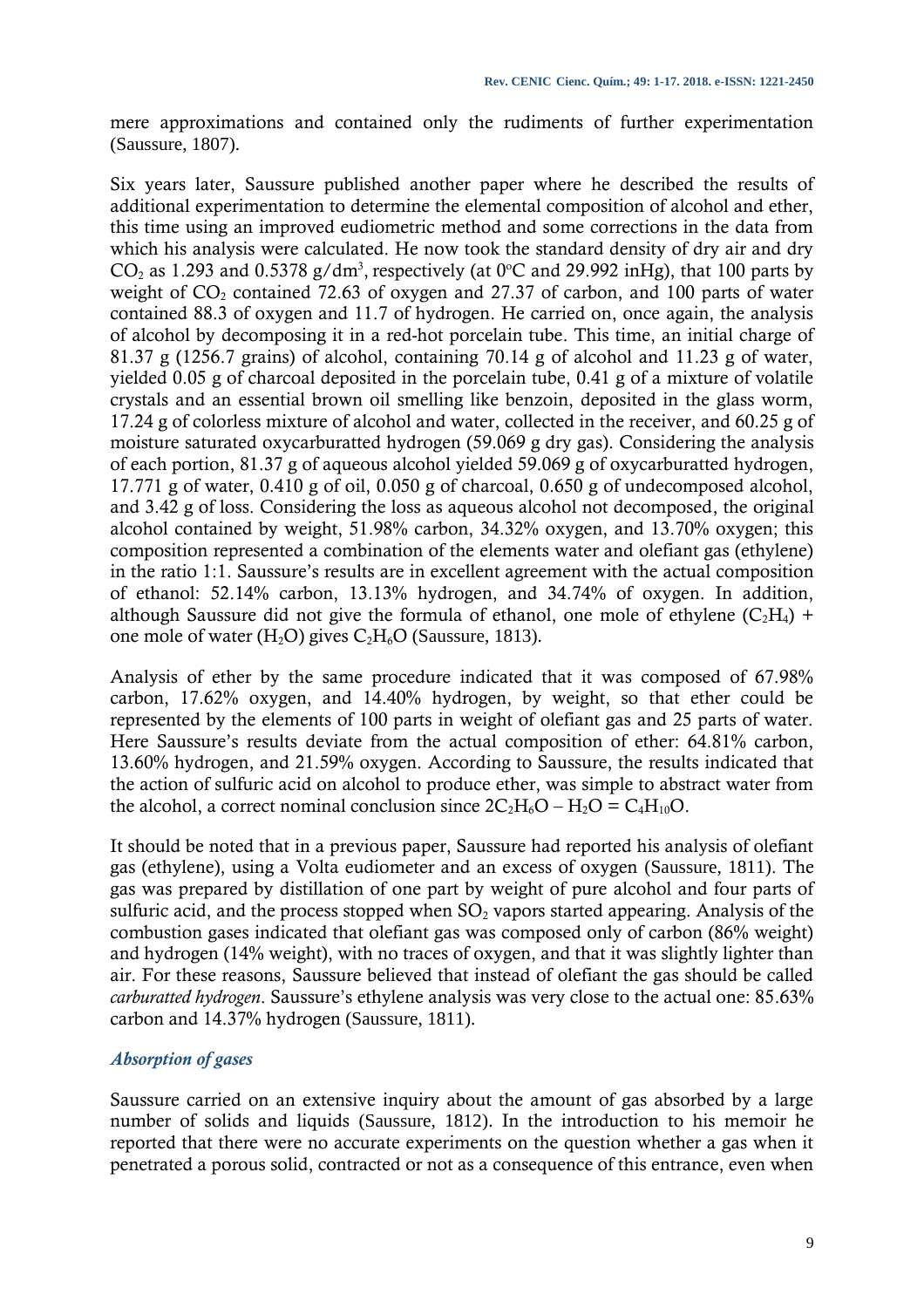no chemical reaction took place between the gas and the solid. If the answer was positive, it was not known how the size of the pores and the density of the gas influenced the phenomenon, if a given body was capable of condensing all gases, what happened with a mixture of gases, and if the component gases reacted inside the pore (Saussure, 1812).

Saussure divided his experiments into three sections: (a) absorption of pure gases by a solid, (b) absorption of mixed gases by the same agents, and (c) absorption of gases by liquids.

## *(a) Absorption of pure gases by solid bodies*

Previous investigators, such as Felice Fontana (1730-1805), Carlo Lodovico Morozzo (1743-1804), Rouppe and van Norden, had shown that red hot charcoal, cooled by any method that avoided contact with air, had the remarkable property of absorbing more than its own volume of various gases, that this absorption was different according to each gas and the kind of coal used, and a possible reaction occurred inside the pores (Saussure, 1812).

The experimental procedure consisted in submerging the incandescent coal under mercury and, after it became cool, introducing it into the gas to be absorbed, without ever coming into contact with atmospheric air. The experiments were normally made at  $52^{\circ}$  to 56<sup>0</sup>F and 724 mmHg, using as solid materials charcoal, Spanish Meerschaum from Valecas, adhesive slate of Melimontant (rock wood), asbestos from Tyrol, Saxon hydrophane (a variety of opal that turns translucent or transparent when immersed in water), rock cork, quartz, calcium sulfate, calcium carbonate, several woods (hazel, mulberry, fir), linen thread, silk, and wool, and up to twelve different gases (NH3, HCl,  $SO_2$ ,  $H_2S$ ,  $NO_2$ ,  $CO$ ,  $CO_2$ ,  $C_2H_4$ ,  $O_2$ ,  $N_2$ , and  $H_2$ ). The results were expressed as volume of gas absorbed per volume of solid. The process was terminated after 24 or 36 hours, except for the case of oxygen with charcoal where the absorption process seemed to continue for several years with formation of  $CO<sub>2</sub>$ . Charcoal was able to absorb a larger amount of  $CO<sub>2</sub>$  than it did of oxygen, but at much slower rate (Saussure, 1812).

For each solid a table of numerical results was provided, in the order of decreasing absorption. The following important results were noted. Among the solids, charcoal had the highest absorption capacity; it absorbed 90 volumes of ammonia, compared to 64 for hydrophane, 15 for Meerschaum, and 10 for quartz. The respective amounts of  $CO<sub>2</sub>$  were 35, 2, 1, and 0.6. The absorption capacity and rate of absorption of dry coal were substantially different from those of moistened charcoal. For example, in a dry state it absorbed 35 volumes of  $CO<sub>2</sub>$  in 24 hours while when wet it took it 14 days to absorb 15 volumes. The absorption process was sufficiently exothermic to cause a clear increase in temperature. The thermal effect increased with the absorbability of the gas; charcoal became hotter in ammonia than in  $CO<sub>2</sub>$ , and hotter in  $CO<sub>2</sub>$  than in oxygen. A similar effect was absorbed when increasing the pressure of the gas at constant temperature. Pumping the air out of the charcoal by means of a vacuum pump and then putting the solid in contact with  $CO_2$  at 53.25<sup>o</sup>F, resulted in the absorption of 31.5 volumes of the gas, compared to absorption of 35 volumes for red-hot charcoal (Saussure, 1812).

The results of these experiments proved that all porous bodies were capable of absorbing gases. In addition to the nature of the gas, this property depended on factors such as the number of pores and their dimension, the affinity between the gas and the solid body,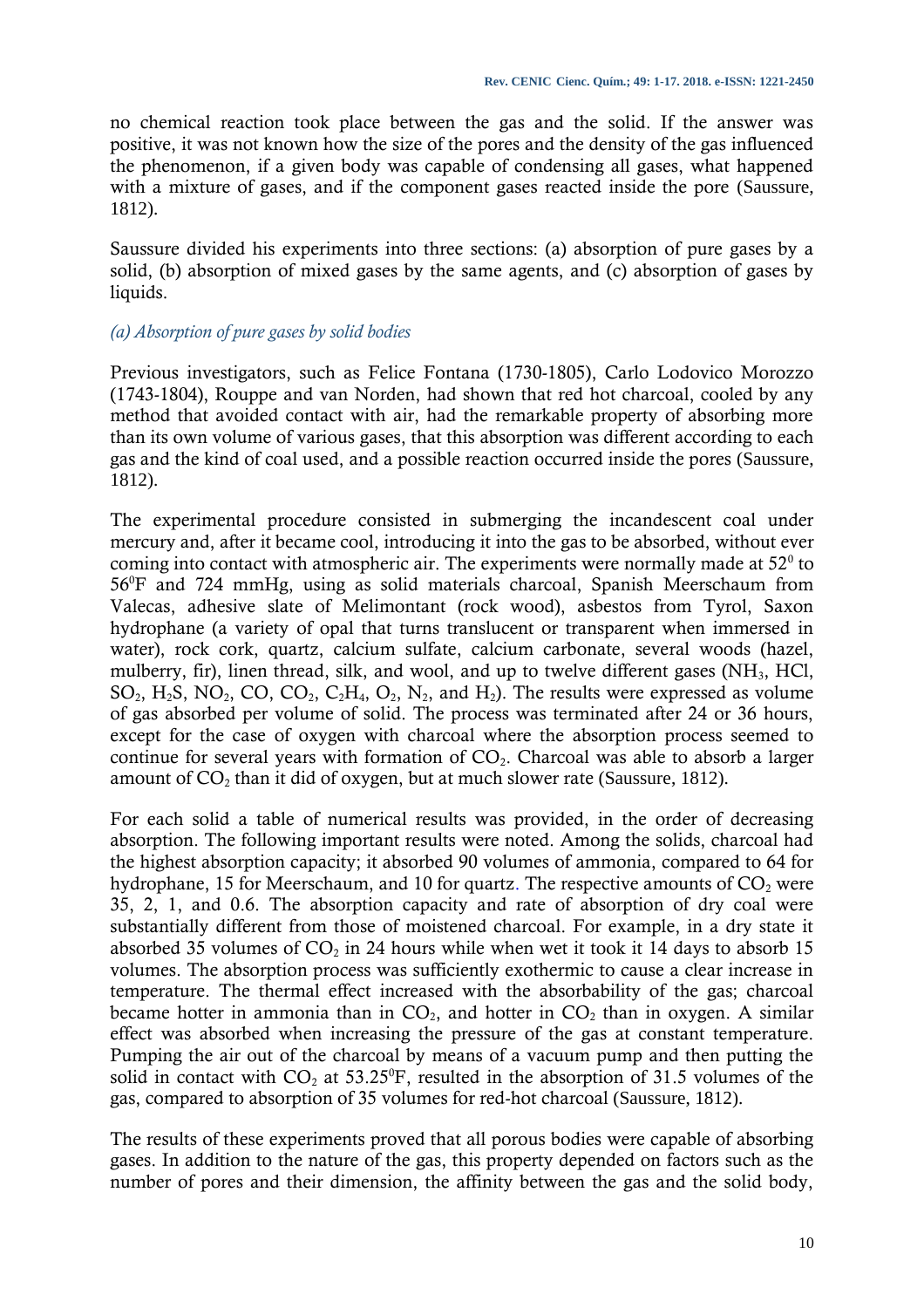and the compressibility of the gas. Saussure found that, in general, the absorption capacity increased with the number of pores and smaller dimensions of the same. His results indicated that a given weight of charcoal from boxwood absorbed 7.5 times its volume when whole, and only 3 times its volume when in a pulverized state. Destruction, opening, and widening of the internal cells resulted in a clear diminution of the absorption capacity. The absorption capacity of the different kinds of charcoal appeared to increase with increasing density because it was accompanied by a decrease in the diameter of the pores. Thus, charcoal from cork, specific gravity 0.1, did not seem to absorb air, charcoal from fir, specific gravity 0.4, absorbed 4.5 times its volume of air; and boxwood charcoal, specific gravity 0.6, absorbed 7.5 times it volume of air. Obviously this phenomenon ceased when the pores became too small to allow gases to enter. Saussure remarked that this rule should be considered accidental because the absorbability also changed with the internal structure of the material (Saussure, 1812).

#### *(b) Absorption of mixed gases by solid bodies*

In the second section of his work, Saussure examined the characteristics presented by the absorption by porous bodies of a binary mixture of the gases  $O_2$ ,  $H_2$ ,  $N_2$ , and  $CO_2$ . These experiments were carried in two different ways: (1) The solid freed from air was put in contact with a binary gas mixture, and (2) the solid was first put in contact with one gas and after saturation, in contact with a second gas. A eudiometric technique was used to follow the results (Saussure, 1812).

The following are some of the important results noted. When a piece of charcoal saturated with one of the gases was put in contact with another gas, a portion of the first gas was released, and a portion of the second gas was absorbed. Depending on whether the condensation of the first gas absorbed was greater or smaller than that of the second gas, the process was exothermic or endothermic. For example, the previous results indicated that charcoal absorbed more  $CO<sub>2</sub>$  than hydrogen, hence, if a piece of charcoal saturated with  $CO<sub>2</sub>$  was put in contact with hydrogen, the bulk of the gas increased remarkably and the charcoal became colder. The opposite results were observed if the charcoal was first saturated with hydrogen and then put in a  $CO<sub>2</sub>$  atmosphere. Two gases absorbed in charcoal often experienced a greater condensation than each would in a separate state. For example, the presence of oxygen in charcoal facilitated the condensation of hydrogen, and the presence of  $CO<sub>2</sub>$  or nitrogen, facilitated the condensation of oxygen. Significantly, the absorption of two gases on a solid did not necessarily lead to their chemical combination, contrary to the claims of Rouppe and Norden. Finally, in general, all porous bodies exhibited the same behavior as charcoal, regarding the mutual expulsion and condensation of the gases coming in contact with them (Saussure, 1812).

#### *(c) Absorption of gases by liquids*

It was well known that liquids absorbed all gases and that they could be released by either heating the solution or decreasing the external pressure, William Henry (1774- 1836) had conducted a series of careful experiments describing this phenomenon<sup>37</sup> and John Dalton (1766-1844) had elaborated a theory, which explained the absorption of gases by water and other liquids. According to Dalton, the gases were held in solution by mechanical forces and not by a chemical combination. In the particular case of water, the volume of gas absorbed by one volume of water was represented by the series  $(1/1)^3$ ,  $(1/2)^3$ ,  $(1/3)^3$ , and  $(1/4)^3$ , depending on the nature of the gas. The first term corresponded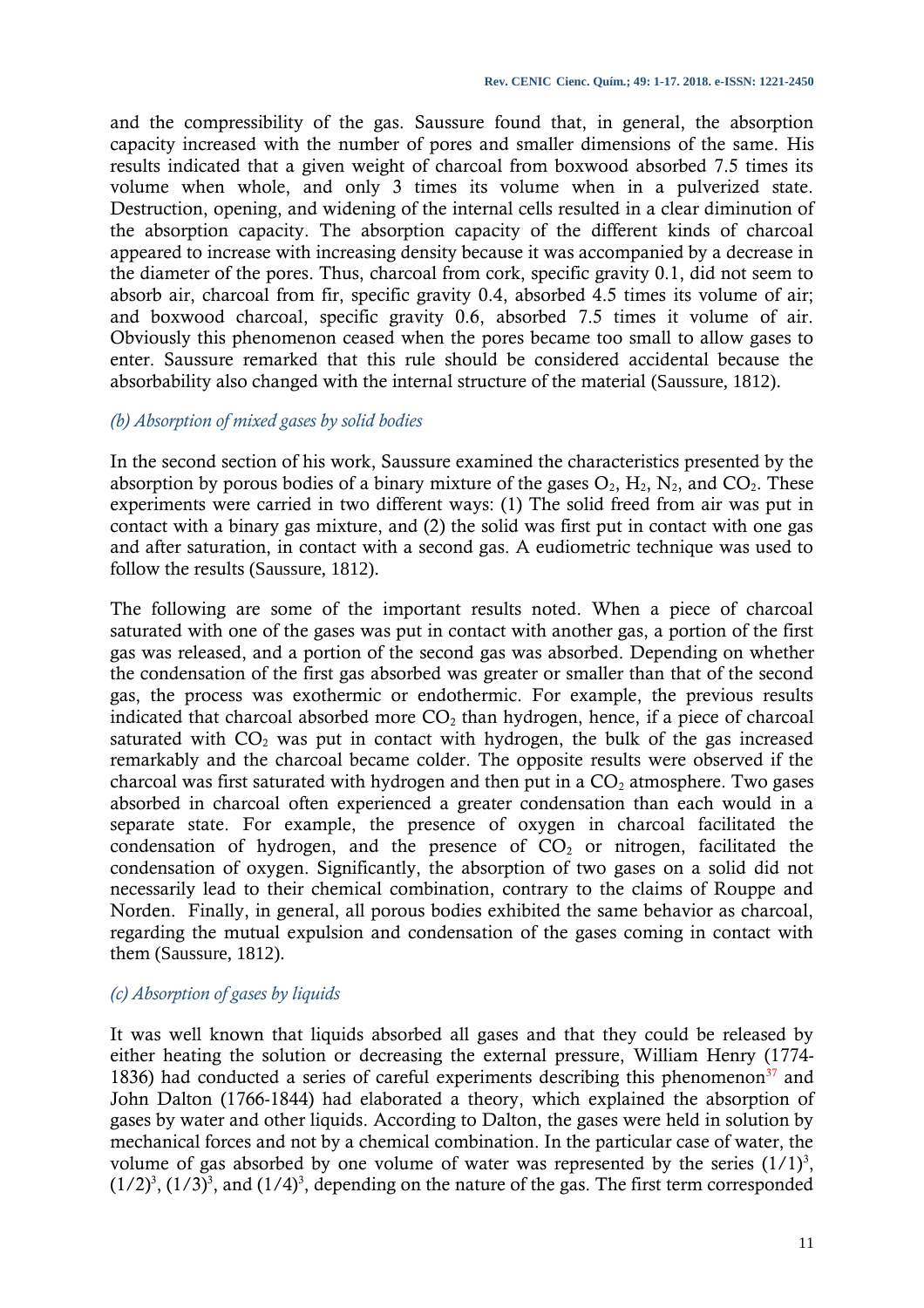to  $CO_2$ , H<sub>2</sub>S, and NO<sub>2</sub>, the second to ethylene, the third to  $O_2$  and NO, and the last, to  $N_2$ ,  $H_2$ , and CO.<sup>38</sup> Saussure claimed that Dalton's theory was in opposition to most of his experimental results on the subject (Saussure, 1812).

A first table, exhibiting the values of the number of volumes of ten gases (i.e.  $SO_2$ ,  $H_2S$ ,  $CO<sub>2</sub>, O<sub>2</sub>, H<sub>2</sub>$ , etc.) absorbed by 100 volumes of water or alcohol of specific gravity 0.84, showed clearly that this absorption was far from being similar; with alcohol, in general, absorbing about twice the amount of gas absorbed by water. If, as claimed by Dalton, absorption was a mechanical phenomenon, then the phenomenon would not be influenced by chemical affinity, and all liquids would absorb the gases in the *same order*. To prove the fallacy of this hypothesis, Saussure measured the volumes of  $C_2H_4$ , NO, CO, and  $CO<sub>2</sub>$  absorbed by either 100 volumes of water, alcohol specific gravity 0.84, naphtha specific gravity 0.784, oil of lavender specific gravity 0.88, olive oil, or a saturated solution of KCl.

The results proved very clearly that in liquids, as in solids, there were great differences in the relative order and amount of absorption. Ethylene was the most soluble gas in naphtha, nitrous oxide in oil of lavender, and  $CO<sub>2</sub>$  in olive oil and a saturated solution of KCl (Saussure, 1812). Additional experiments showed that viscosity of the liquid influenced very little the solubility of a gas, although it affected the time required for achieving saturation. Specific gravity was an important factor; the lightest liquids had a greater power of absorbing gases than those of greater density. External pressure had a proportional effect on the solubility, as Henry had previously demonstrated. Saussure also carried on a few experiments on the absorption of a mixture of gases by water and found that the presence of one gas facilitated the absorption of the other, that is, the solubility was larger in comparison to the individual solubility (Saussure, 1812).

## *Decomposition of CO<sup>2</sup>*

Joseph Priestley (1733-1804) and Martinus van Marum (1750-1837) had studied the effect of electrical sparks on fixed air  $(CO_2)$ . Priestley was the first who found a change to take place in  $CO<sub>2</sub>$  when treated with an electrical spark repeatedly and for a considerable time. For example, when a small amount of  $CO<sub>2</sub>$  was enclosed in a glass tube sealed with mercury and sparked; the whole tube filled with a cloud of black matter while a yellow sulfur-like substance deposited at the bottom. Each of these substances was found to contain part of the mercury, which confined the gas. The volume of the air had increased somehow, but now, instead of being all absorbed by water (as  $CO<sub>2</sub>$  is), about a fifth of it was insoluble in this liquid. Gaspard Monge (1746-1818) repeated the experience in order to determine the nature of the gas present in the final elastic fluid, and if possible, the change that had taken place as the result of the electrical discharge. In his experiments the gas was enclosed in an inverted bowl, sealed at the bottom by mercury, and having two iron electrodes to produce the electrical sparks (Monge, 1788). Monge found that the electrical sparking not only produced the increase in volume observed by others, but also that the increase continued during a considerable time after the electrical excitation had been stopped (even for several days). In addition, the surface of the mercury became covered with a black powder that adhered to the walls, and was accompanied by corrosion of the electrodes. The resulting gas was found to be a mixture of two gases, one soluble in water and in caustic alkali, the other not. According to Monge, the insoluble fraction was highly inflammable air because it could be made to explode with dephlogisticated air (oxygen) by means of the electric spark produced with a gold exciter.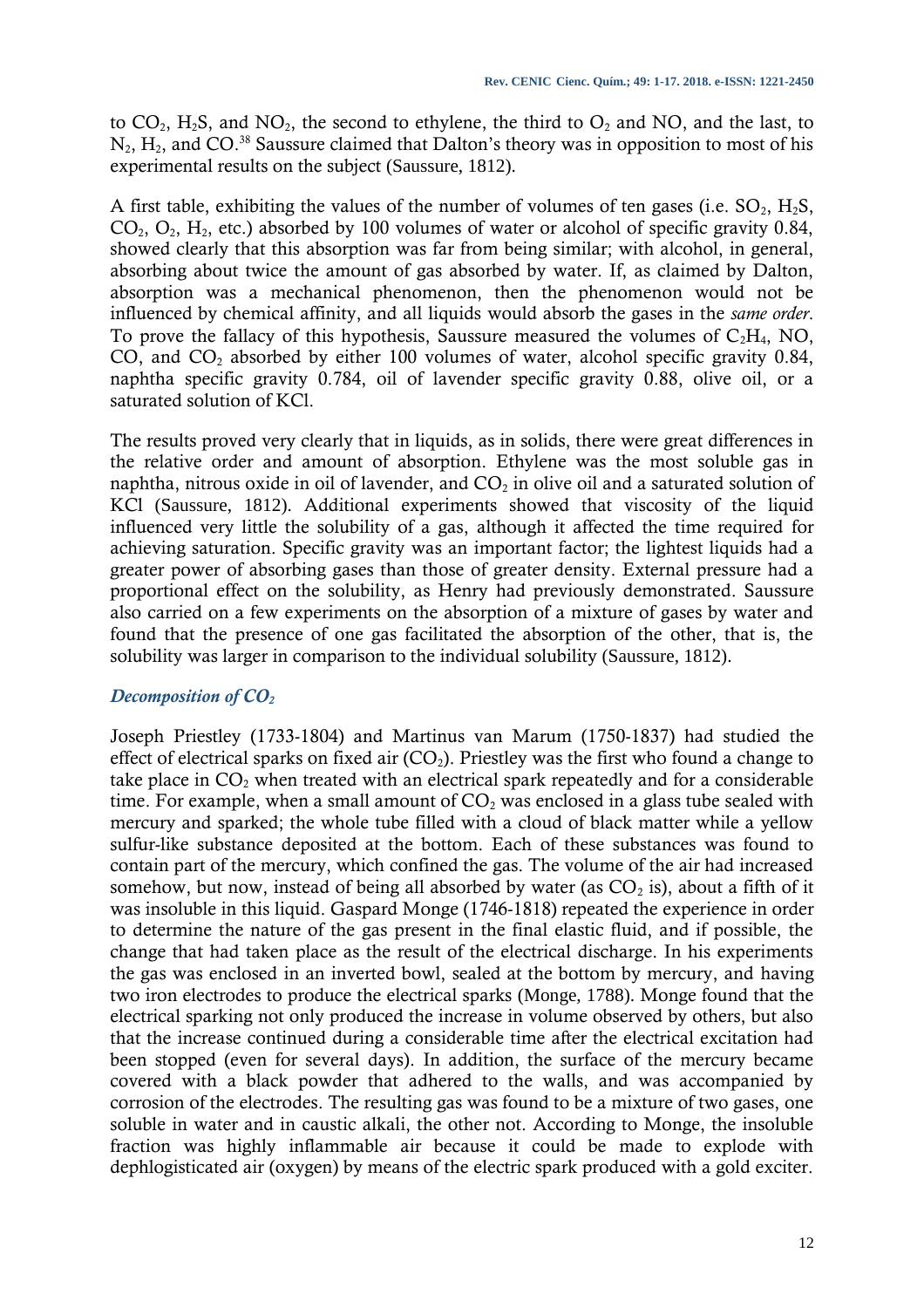In addition, no reaction was observed when this gas was contacted with sulfur liver (potassium carbonate heated with sulfur), proving that it did not contain dephlogisticated air (oxygen). In other words, the calcination (corrosion) of the metal produced two opposing effects. On the one hand, it deprived the  $CO<sub>2</sub>$  of the water it contained (reduction in volume) and on the other it restituted the inflammable gas (capable of a substantial expansion), increasing the total volume of the gas (Monge, 1788).

Saussure decided to carry on further experimentation in order to clarify the results of Priestley and Monge (Saussure, 1802). To a glass flask, enclosed by mercury, he added 13 in<sup>3</sup> of pure and dry  $CO_2$  and then submitted it for 18 hours, to the action of an electric spark generated by two copper electrodes. At the end, he found a substantial amount of the black oxide of mercury described by Priestley, that the electrodes were not sensibly oxidized, and that the initial volume had increased by no more than  $0.1 \text{ in}^3$ . Treatment of the gas with KOH resulted in the absorption of 1 in<sup>3</sup>, obviously  $CO<sub>2</sub>$ . The residue was found to be CO and not hydrogen because burning 100 volumes of it with about 1/3 its volume of oxygen yielded a gas containing 77 parts of  $CO<sub>2</sub>$  and no water. Saussure explained the initial expansion by the difference in density of  $CO<sub>2</sub>$  and  $CO<sub>1</sub>$  and concluded that the change provoked by the electrical spark did not arise from the decomposition of the water but from the decomposition of the  $CO<sub>2</sub>$  into CO, caused by reaction between  $CO<sub>2</sub>$  and the metal (Saussure, 1802).

It was long assumed that  $CO<sub>2</sub>$  could be decomposed by hydrogen, but no one had succeeding in proving it. Saussure noticed that an equal mixture of the two gases, contained by mercury, and left to itself for one year, showed a very small decrease in volume. In order to accelerate the possible reaction, he repeated the above experiment using a mixture of 4 parts of  $CO<sub>2</sub>$  and 3 of hydrogen, this time sparking it for 12 hours between two iron electrodes. A condensation took place, very rapid at first and very slight towards the end. As a result, very fine drops of water were deposited on the upper part of the tube. The resulting gas was treated with KOH to remove the undecomposed  $CO<sub>2</sub>$ , and the remainder proven to be almost pure CO. The metallic conductors were not oxidized, and the mercury non-altered. According to Saussure, these results indicated that the hydrogen appeared to combine with part of the  $\alpha$  oxygen of the  $\alpha$ <sub>2</sub> to form the water that was condensed, while the  $CO<sub>2</sub>$  passed to the state of  $CO$  (Saussure, 1802). Further experiments by Charles-Bernard Desormes (1777-1862) and Nicolas Clément (1779-1842) showed that hydrogen was able to effect the complete deoxygenation of  $CO<sub>2</sub>$ without sensibly passing into the intermediate state of CO (Desormes & Clément, 1802).

## *Eudiometry*

One common method used for the analysis of gases was Volta's eudiometer. In it, the gas or mixture of the gases to be examined was put in contact with a certain solid, gas, or fluid substance and the whole ignited by an electrical spark. The substance combined with the oxygen and left the other gases unchanged. Some the substances used were hydrogen, spongy platinum, a mixture of sulfur and iron filings, a solution of potassium sulfide, a piece of phosphorus, a solution of iron sulfate impregnated with nitric oxide, etc.

According to Saussure, it was known that leaden shot, moistened with water and agitated with common air, absorbed oxygen from the latter, at room temperature. This property, which had not before used for any practical purpose, suggested a new method by which the amount of oxygen in the air could be determined within 1/1000, while offering many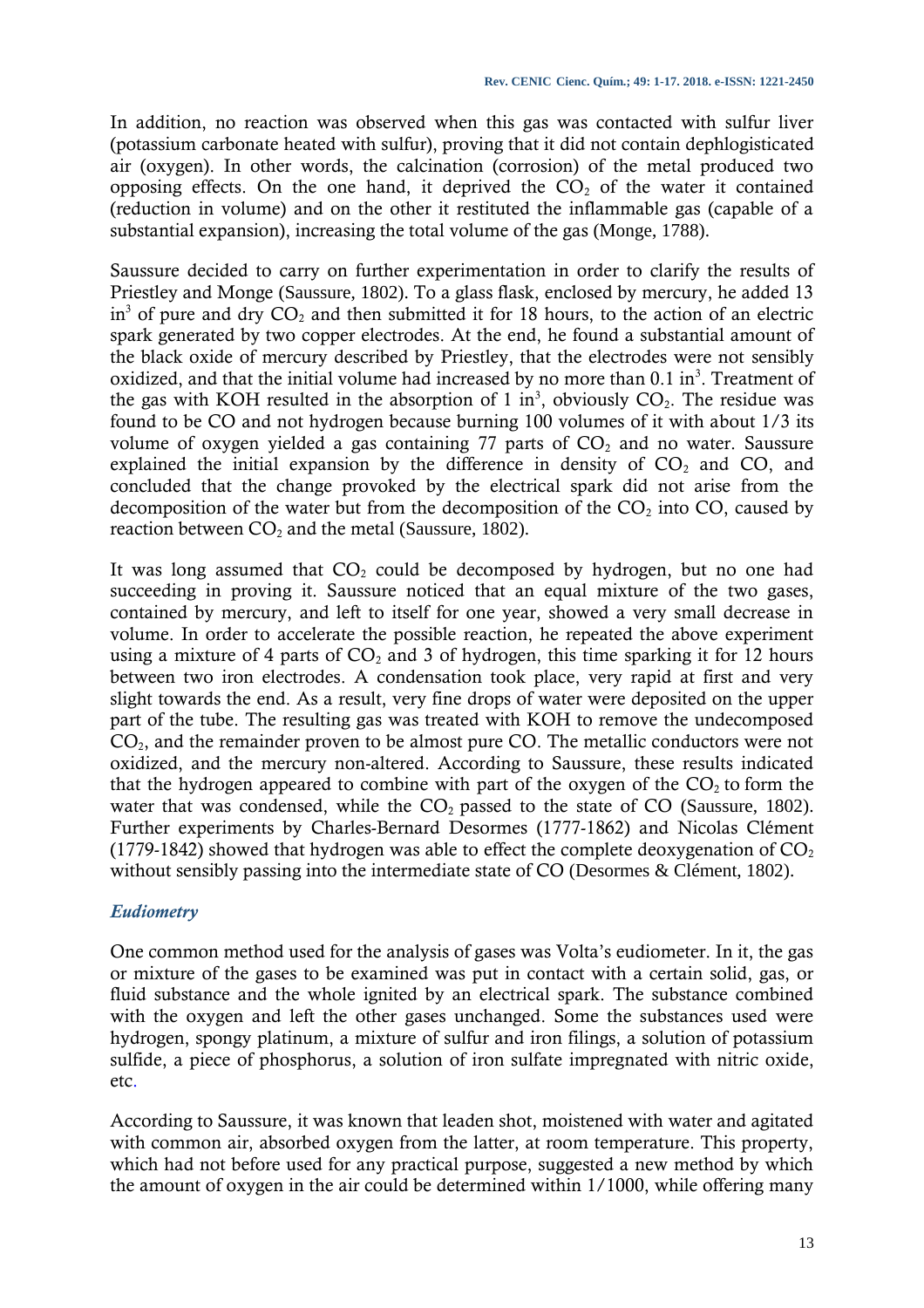advantages over the eudiometers in common use. The process required about three hours agitation for its completion (Saussure, 1802).

The basic equipment consisted of a round glass flask of capacity 150 to 250  $\text{cm}^3$ , provided with a stopcock at its entrance. A known quantity of air was introduced into the flask together with moist very small shot (88 pieces per gram); the stopcock was closed and the whole setup shaken during three hours. The quantity of water added to the dry shot should be about 1/17th of its weight; a larger amount produced foam, which complicated the determination of the residual gas. The end of the process was signaled by the grayish tint assumed by the mixture of shots with the yellow oxide of lead, an indication that all the oxygen had disappeared. The flask was now weighed using a balance sensible to 1/100th the weight of flask, and the residual gas measured under water. With careful operation this process was highly precise because it determined the proportion of the oxygen in the gas analyzed, not by the diminution of the volume of the gases, but by the increase of weight in the small shot (Saussure, 1802).

Saussure remarked that using the Volta eudiometer to determine the amount of oxygen by the combustion of hydrogen led to uncertain results because of impurities present in the latter, as well as reaction of part of the nitrogen. This disadvantage was shown by the disparity of the results reported by several scientists about the amount of oxygen in the atmosphere. For example, Alexander von Humboldt (1769-1859) and Joseph-Louis Gay-Lussac (1778-1850) believed it was 21%; Dalton 20.7% or 20.8%, Henry 20% or 21%, while Thomas Thompson (1773-1852) thought it was it 20%. The chief difference between these results appeared to depend on the different doses of hydrogen used to detonate with the atmospheric air; some had used a 1:1 ratio, others 1:0.5. Saussure believed that using a mixture of two parts of air with one part of hydrogen had the advantage of extending significantly the use of Volta's eudiometer, particularly for the analysis of impure airs such as those present in experiments on respiration and fermentation. On the one hand, 100 parts of vitiated air, containing 88 parts of nitrogen and 12 of oxygen, could be analyzed by a single detonation with 50 parts of hydrogen; on the other hand, 100 parts of air containing 84 parts of nitrogen and 16 oxygen, could not be inflamed by the electric spark, even when adding 100 parts of hydrogen. Addition of air, previous to its analysis, only complicated the operations because it required a separate analysis of the latter to ascertain its purity, thus decreasing the overall accuracy. The method by oxidizing lead introduced no new gaseous ingredient into the air inspected (Saussure, 1802).

Use of the phosphorus eudiometer had the disadvantage of leaving a residue contaminated by the vapors of phosphorus, by phosphine, and pure hydrogen, which accompanied the latter. These gases were produced, not by the phosphorus, but by the continued contact of water with oxide of phosphorus. Although these defects could be corrected by washing the residual gas with a solution of KOH, still they did not allow obtaining any greater degree of certainty than to fix the proportion of oxygen in common air between 20 and 21%. The lead eudiometric determination was certainly more accurate because instead of measuring the absorption of oxygen by its volume, it did it by determining the increase in weight of the metal caused by its oxidation (Saussure, 1802).

Saussure understood that lead in contact with air and water, also absorbed  $CO<sub>2</sub>$ . The lead eudiometric method indicated that atmospheric air contained 21.05%; since the mean  $CO<sub>2</sub>$  content of air was 4/10,000, deducting this value indicated that the oxygen content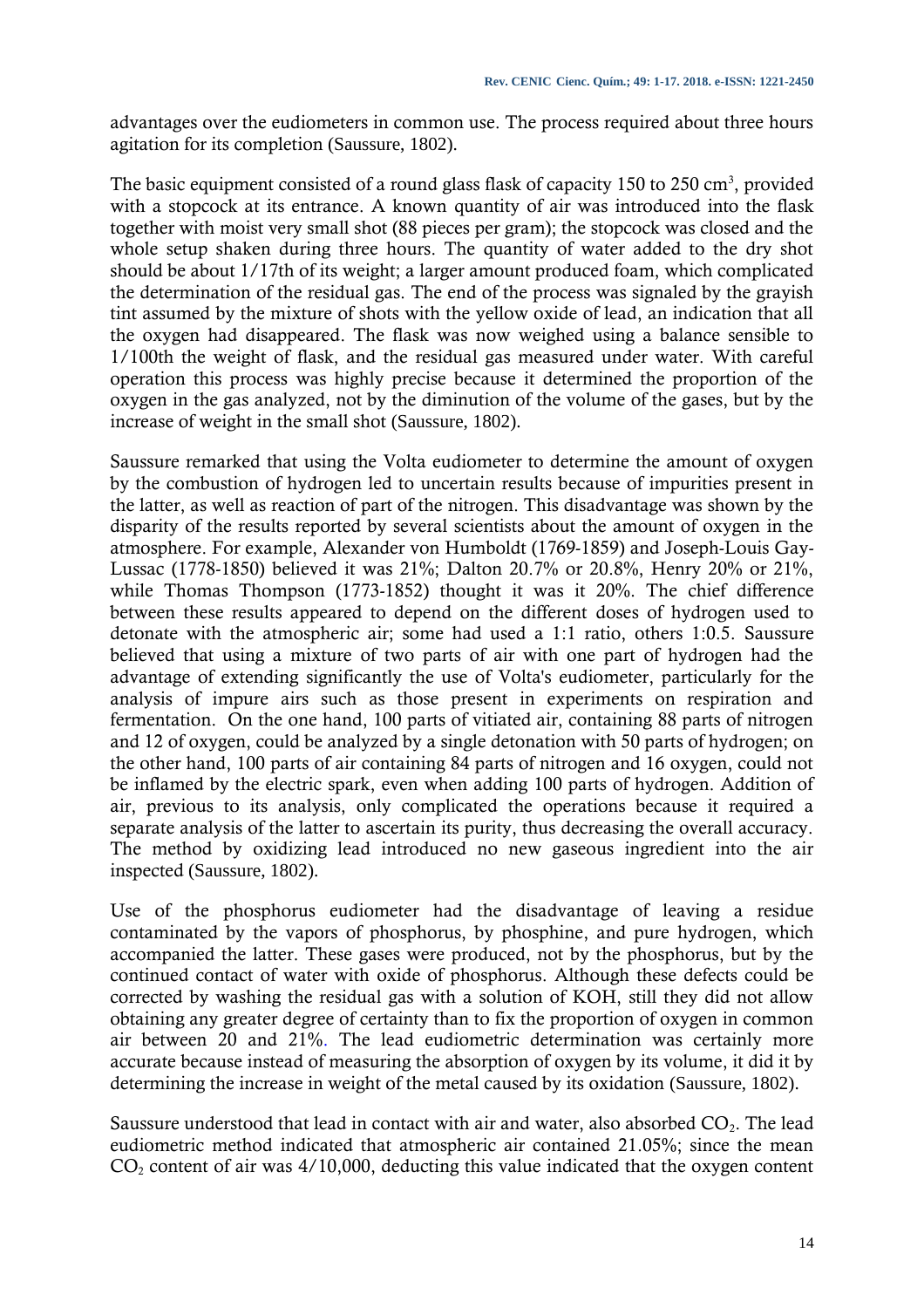was 21.01. Similar calculations yielded 20.903 parts of oxygen in air at an elevation of 10,000 feet above sea level, while air collected in a crowded ballroom at the theatre in Geneva, was found to contain 20.81% of oxygen, and 24/100 of one per cent of  $CO<sub>2</sub>$ (Saussure, 1802).

#### **REFERENCES**

Browne, C. A. (1944). A Source Book of Agricultural Chemistry. *Botan., 8*, 192-204.

Dalton, J. (1803). On the Absorption of Gases by Water and other Liquids. *Manchester Phil. Soc. Mem.*, *1*. 271-287.

Desormes, C. B. & Clément, N. (1802). D'Expériences faits au Laboratoire du C.<sup>en</sup> Guyton à l'École Polytechnique sur l'Oxide de Carbone Gazeux. *J, Écol. Polytech.* (Cahier  $11<sup>e</sup>$ ).

Henry, W. (1803). Experiments on the Quantity of Gases Absorbed by Water, at Different Temperatures, and Under Different Pressures, *Phil. Trans.*, *93*, 29-42.

Kirchhoff, G. S. (1811). Über Zucker und Syrop ans Kartoffelmehle Getreide und Andere. *Bull. Neu. Wissen. Natur., 10*, 88-92.

Macaire, J. F. (1845). Notice sur la Vie et les Ecrits de Théodore de Saussure, *Bib. Univ. Genève*, *57*, 102-139.

Monge, G. (1788). Action des Étincelles Électriques sur l'Air Fixe. *Hist. Acad. Roy. Sci.,* 430-439 (published 1788). An extract appeared in *Obs. Phys*., 28, 275-280.

Morton, A. G. (1981). *History of Botanical Science.* Academic Press, London.

Saussure, H. B. (1774a). *Projet de Réforme pour le Collège de Genève,* Genève*.*

Saussure, H. B. (1774b). *Eclaircissements sur le Projet de Réforme pour le Collège de Genève*, Pellet, Genève.

Saussure, N. T. (1797). Essai sur Cette Question: La Formation de l'Acide Carbonique est-elle Essentielle a la Végétation? *Ann. Chim., 24*, 135-149, 227-228, 336-337.

Saussure, N. T. (1800). De l'Influence du Sol sur quelques Parties Constituantes des Végétaux. *J Phys*., *51*, 9-40.

Saussure, N. T. (1801). Recherches sur l'Alumine, *J. Phys., 52*, 280-296.

Saussure, N. T. (1802). Observations sur le Changement qu'Éprouve le Gaz Carbonique par l'Étincelle et sur la Décomposition du Même Gaz par le Gaz Hydrogène. *J. Mines*, *12*, 103-109.

Saussure, N. T. (1804). *Recherches Chimiques Sur la Végétation*, Nyon, Paris, 1804; *Ann. Chim.* [2], *1*, 225-244.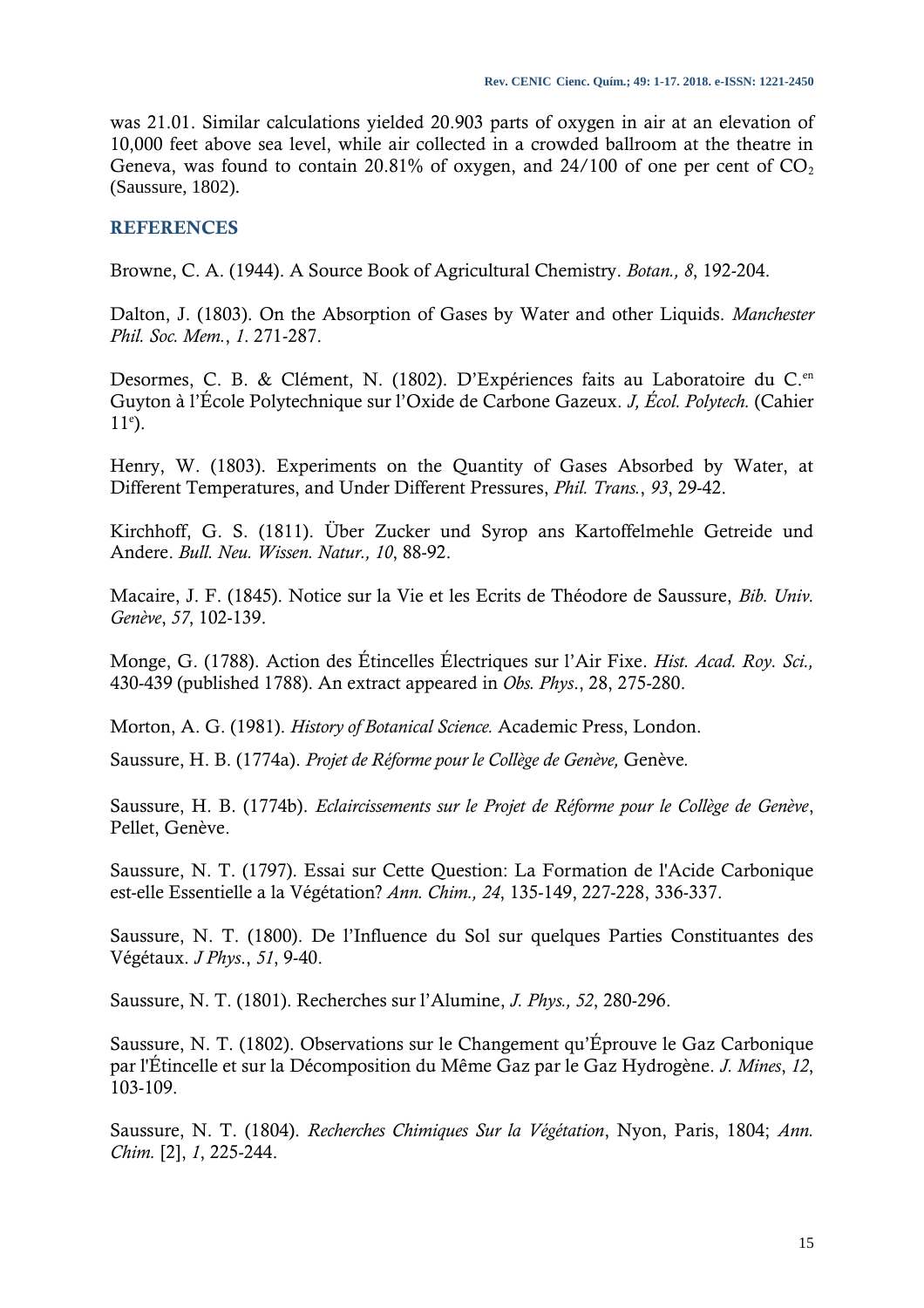Saussure, N. T. (1807). Mémoire sur la Composition de l'Alcool et de l'Éther Sulfurique. *J. Phys., 61*, 316-354.

Saussure, N. T. (1808). Sur le Phosphore que les Graines Fournissent par la Distillation et sur la Décomposition des Phosphates Alcalins par le Carbone. *Ann. Chim., 65*, 189-201.

Saussure, N. T. (1809). Sur la Combustion de Plusieurs Espèces de Charbon et sur le Gaz Hydrogène. *Ann. Chim., 71*, 254-324.

Saussure, N. T. (1811). Analyse du Gaz Olefiant. *Ann. Chim.* [1], *8*, 57-68.

Saussure, N. T. (1812). Observations sur l'Absorption des Gaz par Différents Corps. *Bib. Brit.*, *49*, 299-340.

Saussure, N. T. (1813). Nouvelles Observations sur la Composition de l'Alcool et de l'Éther Sulfurique. *Bib. Brit., 54*, 321-351.

Saussure, N. T. (1814). Sur la Conversion de l'Amidon en Matière Sucrée. *Bib. Brit., 36*, 333-353.

Saussure, N. T. (1816a). Notes sur les Variations du Gaz Acide Carbonique dans l'Atmosphère en Hiver et en Été, *Bib. Univ., 1*, 124-134, 1816a; *Ann. Chim.* [2], *2*, 199- 206.

Saussure, N. T. (1816b). Réponse aux Objections Faites à mes "Observations sur les Variations du Gaz Acide Carbonique dans l'Air". *Ann. Chim.* [2], *3*; 170-176.

Saussure, N. T. (1817a). Recherches sur la Composition et les Propriétés de Naphte d'Amiano, *Bib. Univ.*, *4*, 116-132.

Saussure, N. T. (1817b). Procède pour Dépouillé le Pétrole de Travers et quelques autres Huiles Minérales de leur Mauvaise Odeur. *Bib. Univ., 4*, 116-132.

Saussure, N. T. (1819). Observations sur la Décomposition de l'Amidon a la Température Atmosphérique par l'Action de l'Air et de l'Eau. *Ann. Chim.* [2], *11*, 379-408.

Saussure, N. T. (1820). Observations sur la Combinaison de l'Essence de Citron avec l'Acide Muriatique et sur quelques Substances Huileuses. *Ann. Chim.* [2], *13*, 259-264, 337-362.

Saussure, N. T. (1821). De l'Influence des Fruits Verts sur l'Air avant leur Maturité, *Mém. Soc. Phys, Hist. Nat. Genève*, *1*, 245-287.

Saussure, N. T. (1822). De l'Action des Fleurs sur l'Air, et de leur Chaleur Propre. *Ann. Chim., 21*, 279-304.

Saussure, N. T. (1826). De l'Influence du Desséchement sur la Germination de Plusieurs Graines Alimentaires. *Mém. Soc. Phys. Hist. Nat. Genève*, *3*; 1- 28.